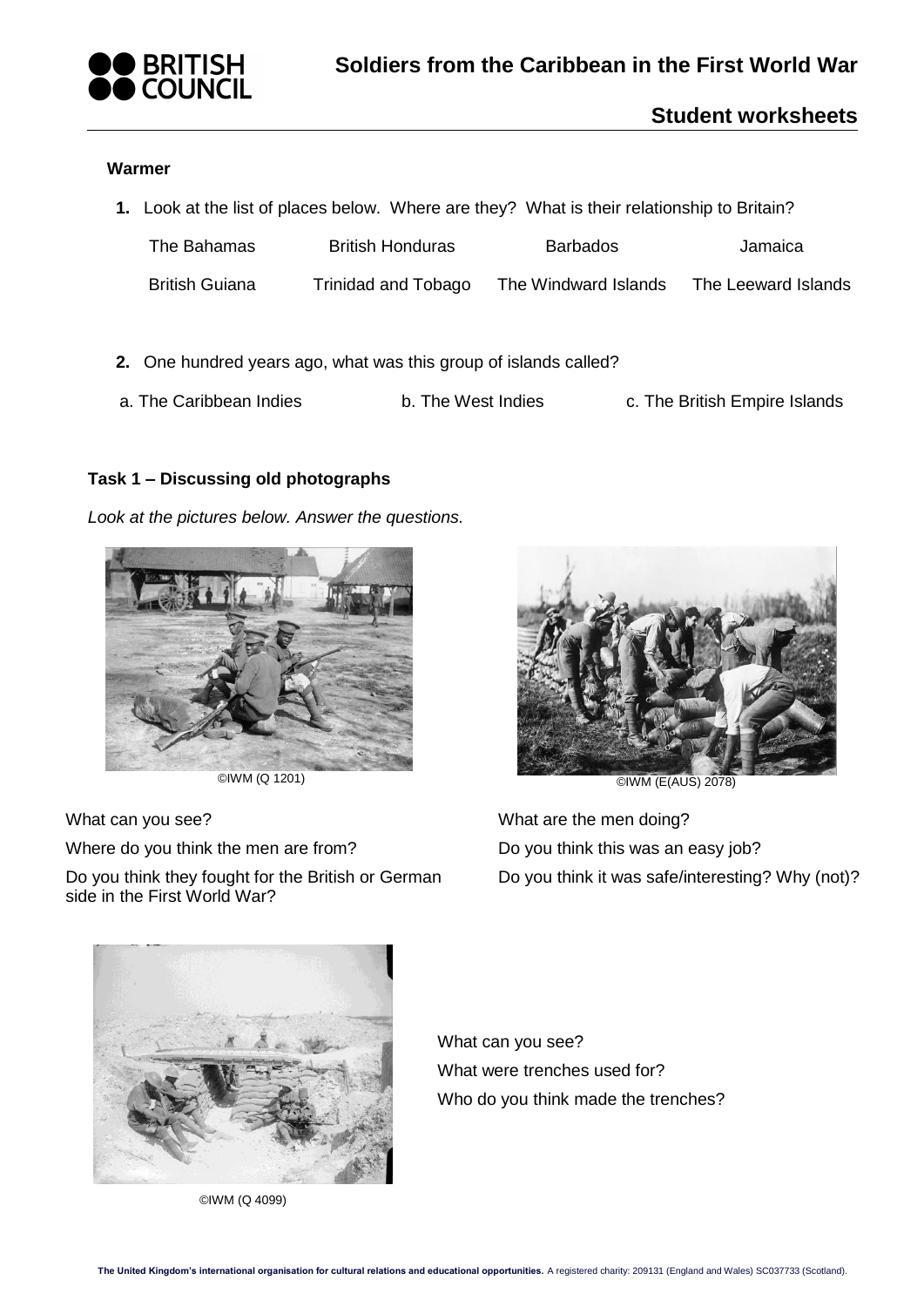## **Task 2 – Reading for gist**

*Read the text quickly and answer these questions.* 

- **a.** Did men from the West Indies want to go to war?
- **b.** What problems did soldiers in the British West Indies Regiment have?

### **The British West Indies Regiment (BWIR)**

Over 16,000 men from the West Indies fought for Britain in the First World War. They fought mostly on the Western Front (Belgium, France and Germany), but also in Italy, Jordan, Egypt, Mesopotamia, Palestine, East Africa, Cameroon and Togo.

When the war started, many West Indians wanted to fight for Britain. They wanted to fight because they wanted Britain to win, they thought the pay was good and that it would change the politics in the West Indies. In 1915 there were enough West Indian soldiers to start the British West Indies Regiment.

In 1916, a ship carrying new BWIR recruits to Britain had to change direction to stop the enemy attacking. The ship had to go to Canada instead of Europe. The soldiers on the ship did not have the right clothes for cold weather. Many of them got frostbite, had to have a leg or arm cut off and some even died. People in the West Indies heard about this and heard about how many people were dying in Europe – they didn't want to go to war any more. The army had to stop recruiting new soldiers from the West Indies because of this.

BWIR recruits were not treated the same as white soldiers from Britain or France. Many of them did not work as soldiers. They worked as labourers – digging trenches, carrying weapons, building shelters or even cleaning toilets. These jobs were worse than other jobs and the BWIR got paid less than white soldiers. The BWIR thought this was unfair discrimination. In Italy in 1918, after the war ended, many BWIR soldiers decided to stop doing what the army captains told them to do for four days to protest.

When the BWIR went back after the war the politics of the West Indies started to change. Many West Indians wanted independence from Britain. In the 1960s until the 1980s each of the islands of the West Indies got independence. They are still part of the Commonwealth – a group of 54 countries, many of which were once part of the British Empire (e.g. the UK, Australia, Canada, India and Nigeria).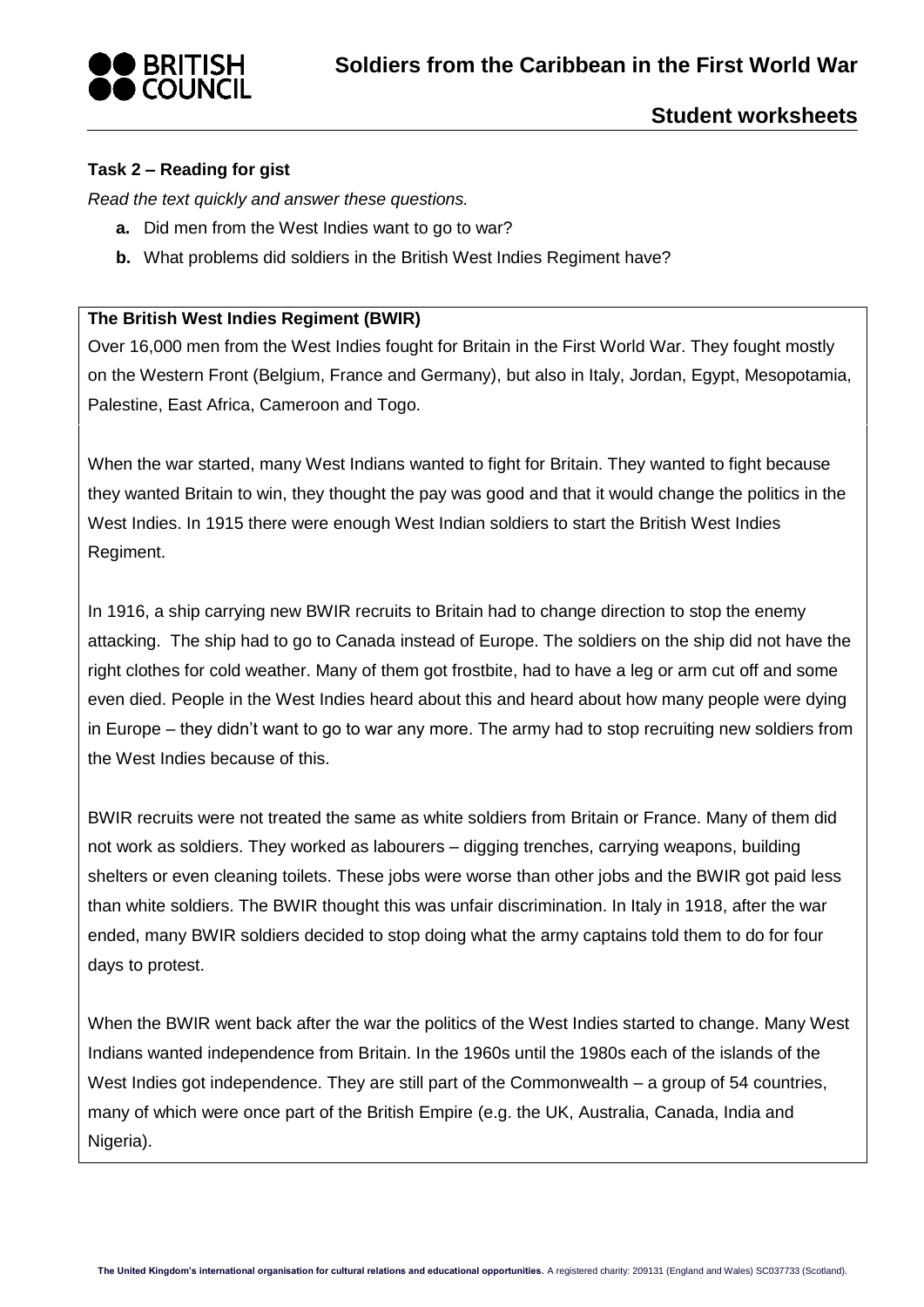

### **Task 3 – Reading for detail**

*Read the text again and answer the questions below:*

- **a.** Where did the BWIR fight?
- **b.** Why did men from the West Indies want to go to war?
- **c.** What happened on the ship in 1916?
- **d.** What jobs did the BWIR do?
- **e.** Why did BWIR soldiers stop working for the army for four days in 1918?
- **f.** When the BWIR returned home after the war, what political changes did they want?
- **g.** Did those changes happen?
- **h.** What is the Commonwealth?



**The British West Indies Regiment in camp in France, September 1916. © IWM (Q 1202)**

#### **Task 4 – Vocabulary**

*Match the word to the meaning. Use a dictionary or ask your partner if you need help.*

- 
- 
- **3.** attack (para. 3)
- 
- **5.** recruiting (para. 3)

**7.** protest (para. 4)

**6.** discrimination (para. 4)

- **1.** Mesopotamia (para. 1) **a.** a person/country that wants to hurt you or your country
- **2.** enemy (para. 3) **b.** to go towards people and hurt them
	- **c.** an area which is now part of Iran, Iraq, Kuwait, Syria and Turkey
- **4.** frostbite (para. 3) **d.** freedom to make political decisions for your own country
	- **e.** say or do something to tell people that you disagree with something unfair
	- **f.** when your body gets so cold that your hands, fingers, toes or legs can't feel anything and might need to be cut off
	- **g.** being treated unfairly because of the colour of your skin, religion, nationality or other difference
	-
- **8.** independence (para. 5) **h.** finding people to work or fight for you